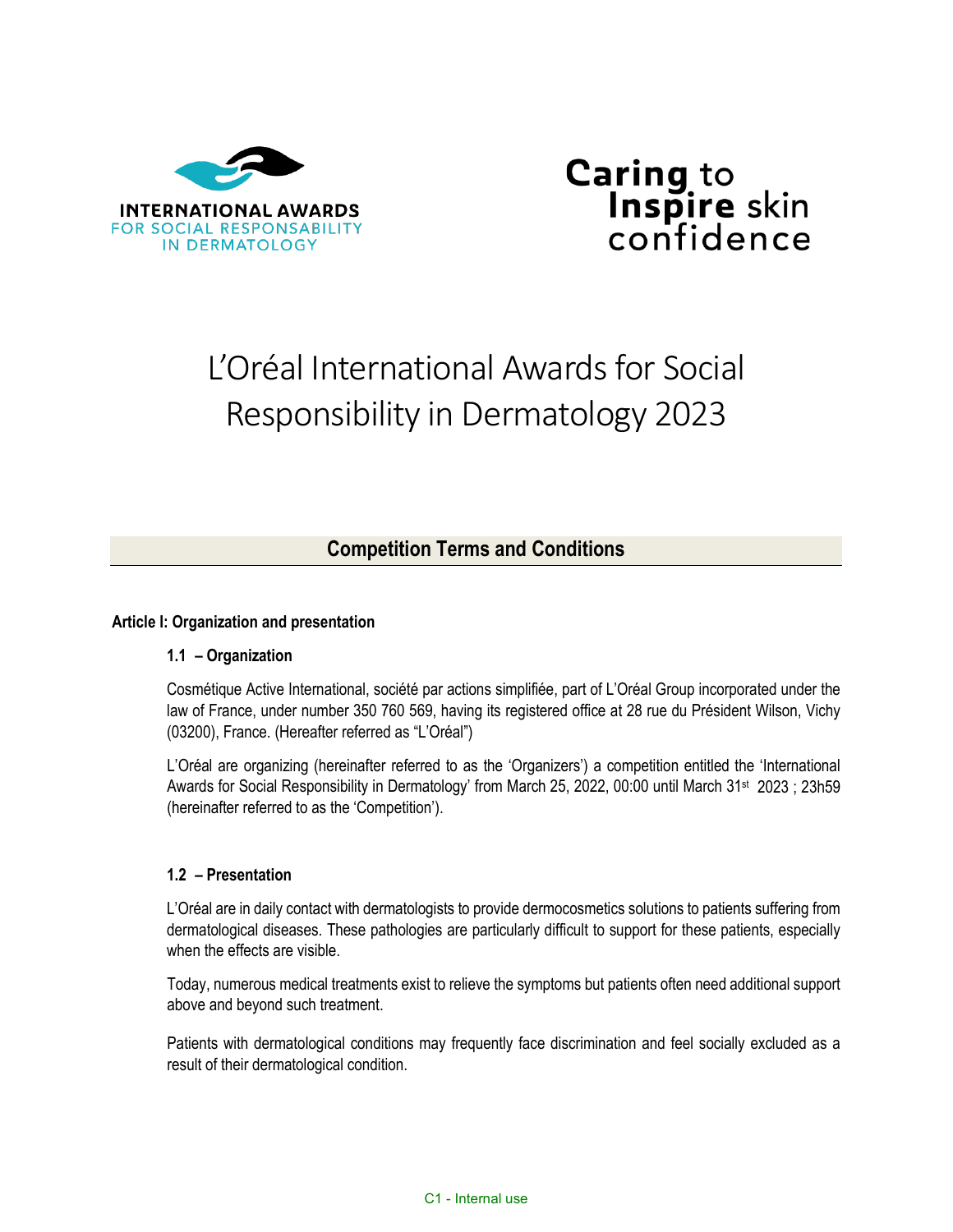L'Oréal, in the context of the 25th World Dermatology Conference, which will take place in Singapore, from July 3-8, 2023, have created in partnership with the International League of Dermatological Societies and the 25<sup>th</sup> World Congress of Dermatology, the International Awards for Social Responsibility in Dermatology (hereinafter referred to as the 'IASRD'), to reward voluntary dermatological initiatives, coming from individuals, associations or hospitals, favoring patient support and care in order to inspire confidence in patients in living with their condition on a daily basis.

The IASRD aim to reward projects that favor social inclusion and self-esteem for patients with dermatological diseases, through improvement of quality of life, education and access to care. The IASRD will bring to the forefront five projects in different continents around the world and will allow the winners to continue their work to improve the quality of life of their patients.

The winners (hereinafter referred as the "Winners") will be awarded the prizes based on the selection methods defined in these Terms and Conditions.

### **Article II: Participation**

Application to the Competition (hereinafter referred to as the "Application") implies unreserved acceptance and respect of these Terms and Conditions, accessible at any time during the course of the Competition on the following site:

<https://www.inspireskinconfidence.com/>

#### **2.1 – Conditions of competition application**

The Competition is open to all dermatologists, working in hospitals, clinics or independently, in one of the following five geographical zones: Asia Pacific, Africa and Middle East, Europe, North America, South and Central America. Dermatologists applying for the award should have an email address, should not be a member of the scientific committee (competition jury), or work for (permanent or temporary) or be an affiliate of the Organizer.

No financial participation will be requested from the candidates (hereinafter referred to as the "Candidate(s)").

The Candidates must provide proof of identity and meet the conditions required by the rules applicable in the country in which they exercise their activity before receiving the award as defined in 'Article V' hereunder (hereinafter referred to as the 'Award').

Participation is limited to one application per doctor of dermatology, in his/her own name or in the name of his/her association.

Participation is strictly nominative and Candidates may not under any circumstances apply under several pseudonyms or on behalf of other Candidates.

Application forms (hereinafter referred to as the "Application Form(s)") that are incomplete, erroneous, illegible, sent after the closing date or in any form other than that which has been set out herein will be deemed to be invalid.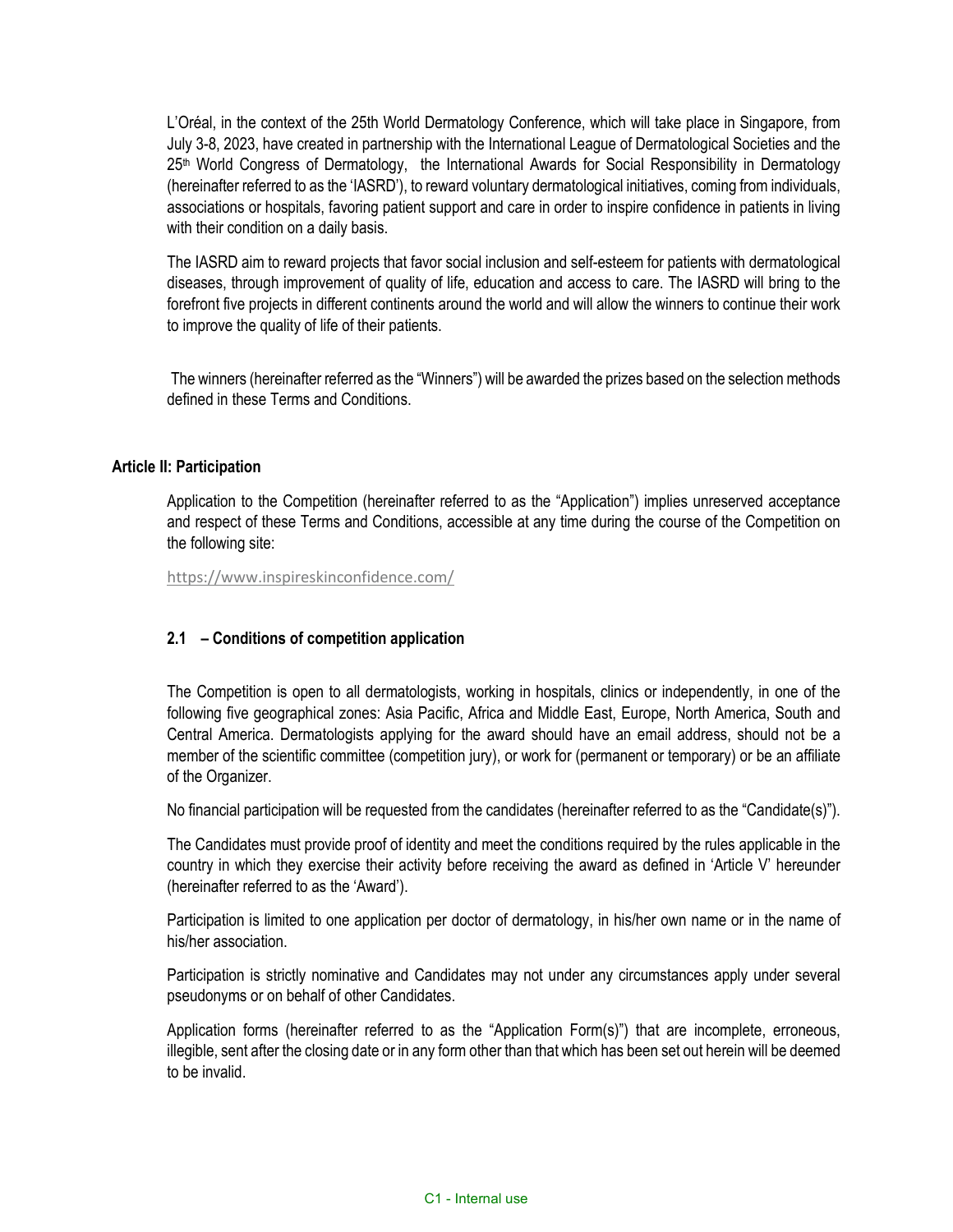Application shall be exclusively by electronic means, by completing online Application Form, as set out in Article XV of the Competition Terms and Conditions. To this end, applications made by telephone or by post will not be accepted.

Each Candidate must complete all fields of the application form thoroughly, intelligibly and attach all documents required and that he/she deems useful.

Each Candidate declares that he/she has full knowledge of and respects the integral legal provisions and professional rules applicable to his/her activity in the country in which such activity is carried out, and guarantees that he/she does not exercise his/her activity in a country in which participation in competitions such as this one organized by L'Oréal is prohibited by law.

In this respect, the Candidate must verify that the legal provisions and professional regulations of the country in which he/she exercises his/her activity do not prohibit participation in the Competition and, where applicable, to carry out all necessary formalities with the competent authorities in the country in which he/she exercises his/her activity by virtue of such applicable legal provisions and professional rules.

The Candidate agrees to guarantee and indemnify the Organizers should they be held liable for the Candidates failure to comply with applicable legal regulations.

### **2.2 – Validity of Competition participation**

Information and contact details provided by the Candidate must be valid and true, under pain of exclusion from the Competition and, where applicable, being deprived of the winners title.

It is strictly forbidden to alter or attempt to alter the provisions of the proposed Competition, in particular in order to alter the results or to influence by unfair means the appointment of a Winner. Should it appear that a Candidate has won a prize, in violation of the present Terms and Conditions, by fraudulent means, the Award shall not be presented and will be awarded to a 'substituting' doctor, without prejudice to any future claims that may be brought against the Candidate by the Organizers or by third parties.

#### **2.3 – Eligibility for participation in the Competition**

This Competition is addressed to dermatologists proposing dermatological initiatives, of individual, associative or hospital origin and bringing benefits to patients, independent of their treatment.

The Application Form should detail the doctor's relevant experience and initiatives and should fall within the scope of a social project, focused on the patient, with the aim to improve his/her personal well-being and integration into society. Applications describing a project where patient benefit is associated with a drug-led treatment will not be taken into consideration.

#### **THREE MAIN FIELDS HAVE BEEN HIGHLIGHTED:**

1. **Prevention and education:** any initiative favoring the prevention of dermatological illnesses, and education for patients, their families and the general public (including support networks and campaigns)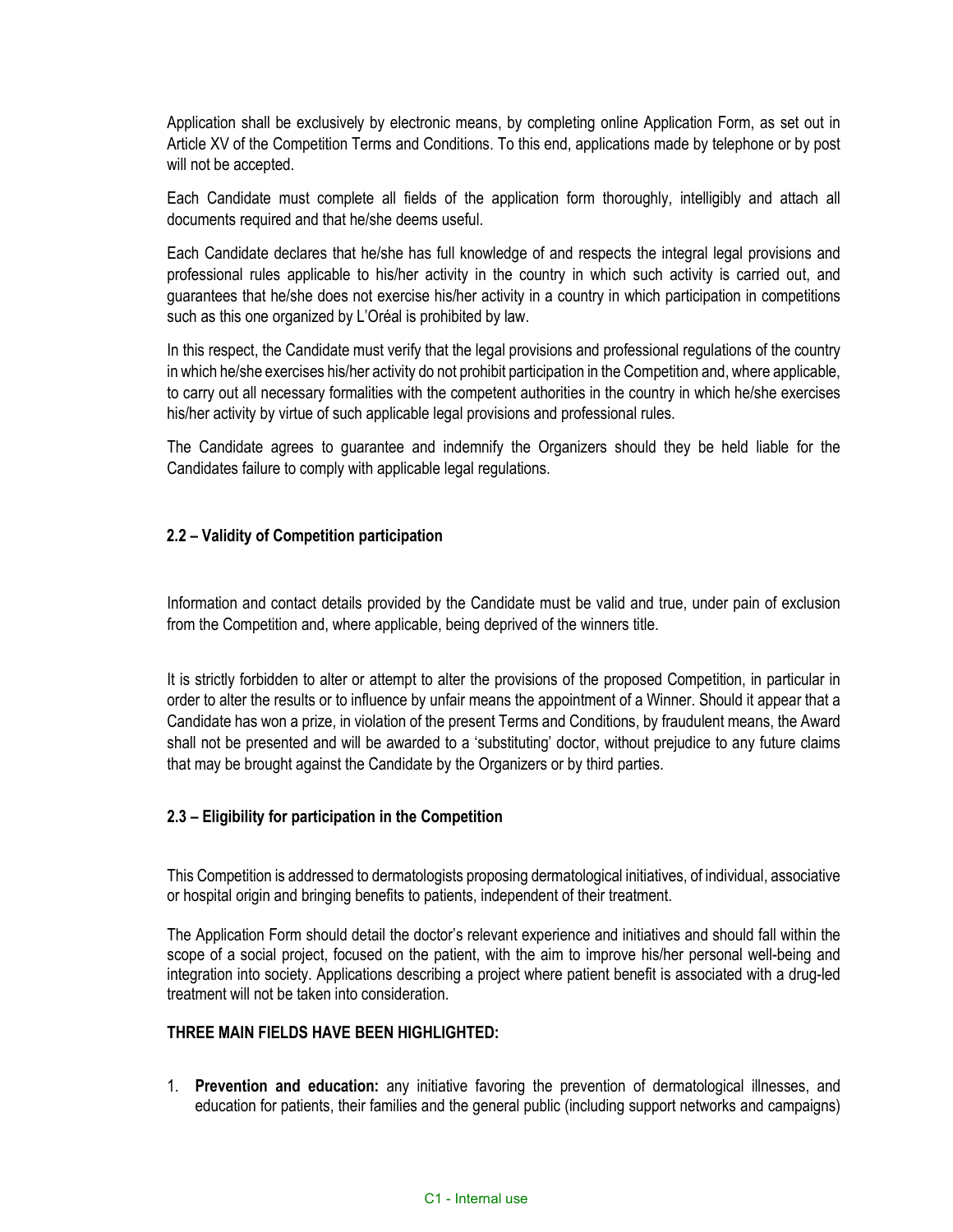on dermatological pathology, dermatological conditions, impact awareness and promotion of good, healthy behavior

*Examples include, but are not limited to: consultations/patient–family information workshops, school campaigns, information campaigns, advice on environmental factors and healthy living etc.*

- 2. **Improved quality of life and self-esteem:** projects favoring improvements in quality of life for patients, whether this be physical or psychological *Examples include, but are not limited to: supporting and accompanying patients, help in accepting their condition(s), (psychological therapies) and reducing the stigma attached to their disease (e.g. make-up workshops, behavior therapy)*
- 3. **Access to care, coverage and surgery:** projects aimed at facilitating public and patient access to care *Examples include, but are not limited to: free teledermatology, teleconsultation, telemonitoring, free screening, free consultations, travelling doctors, nurse training, make-up workshops, free reconstructive surgery*

Each Candidate submitting an Application must be able to take part in the Competition without violating legal regulations applicable in the country in which they exercise their activity.

#### **Article III: Terms and Conditions**

#### **3.1 – Competition promotion service**

Candidates acknowledge that the following services may be used by L'Oréal when promoting the Competition:

- Email invitation, social network communications, media communications from L'Oréal or from partners, to participate in the competition
- Newsletter from the international and national dermatological associations of the countries situated within the zones in question, with a request to forward to their network.
- Off-line and on-line communication like Posters, promotion during dermatological congresses, by network of medical representatives or on dermatological professional press
- Email invitation to participate in the Competition and an Application Form to their colleagues from the 5 members of the Competition scientific committee, in their own names, with a request to forward to those colleagues who may be interested in applying (hereinafter "Colleagues").
- Dedicated website: inspireskinconfidence.com

#### **3.2 – Competition practicalities**

- Colleagues, and all dermatologists wishing to be Candidates, are invited to complete the Application Form, and to return it along with all relevant documents that will permit a detailed assessment of the impact of the candidate's experience, to the Competition website, as stipulated in 'Article XV' of this document.
- The closing date for the return of Application Forms is fixed at Monday March 31<sup>st</sup> 2023 at 23h59 (or 11.59 p.m) GMT time.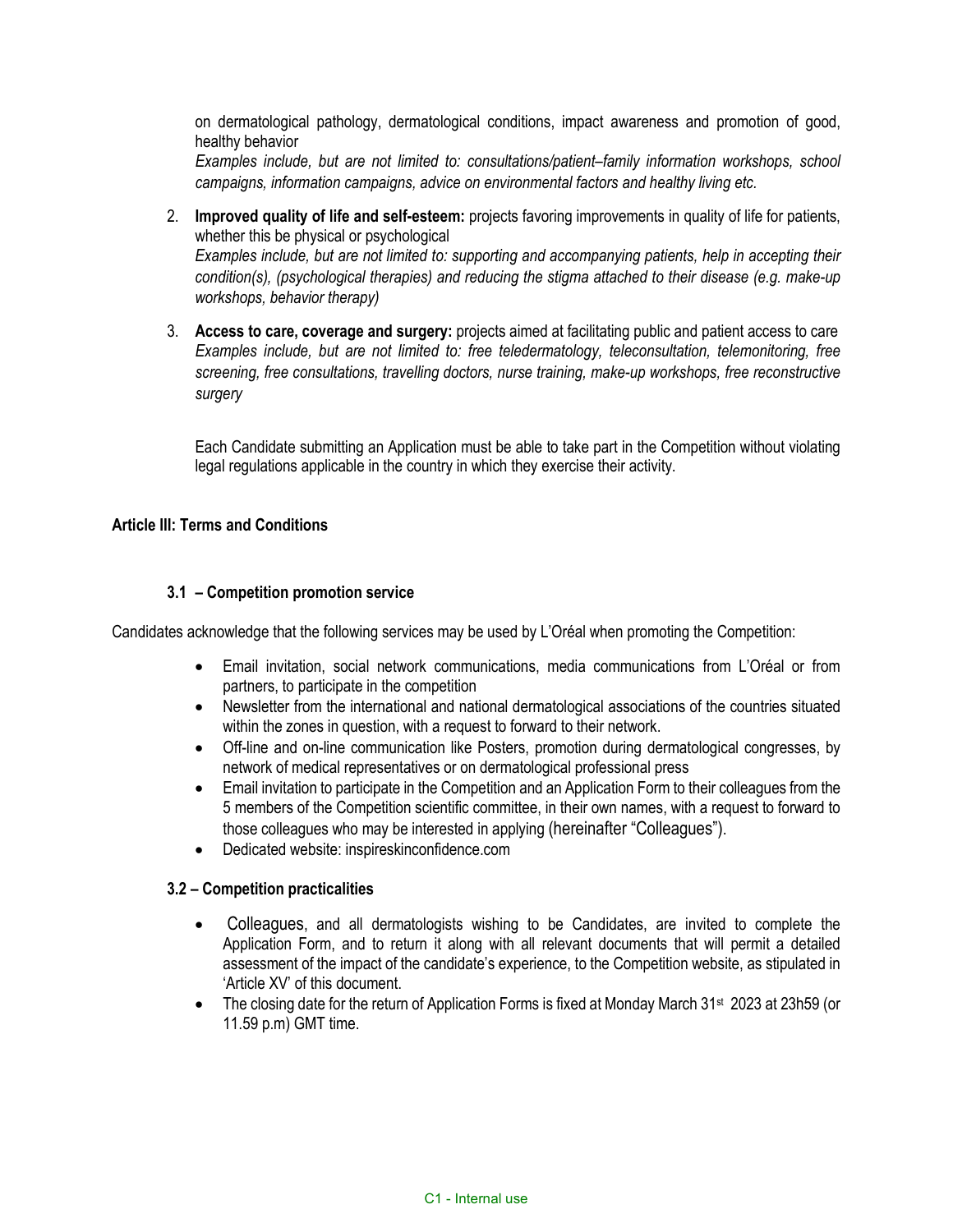# **3.2 –Apply for the Award, distributed by the Candidate**

A dermatologist may decide, if he/she so wishes, to share the information to participate in the Competition to a colleague.

He/She may also, to the fullest extent permitted by the legal provisions and professional regulations applicable in the country in which he/she exercises his/her profession, provide the Organizers with the email address of such colleague(s) in order that the Organizers send, on the instructions of and on behalf of the dermatologist, the invitation to participate in the Competition.

The dermatologist takes the initiative and the responsibility of providing the email addresses of his/her colleagues for the purposes of dispatching said invitation. He undertakes to have obtained the explicit and informed consent of the holders of the email addresses that he provides to the Organizers. The Organizers shall act only, on the instruction of and in the name and on behalf of the dermatologist, as technical provider of message dispatch services for the said dermatologist. Consequently, the dermatologist releases the Organizers from any liability by reason of the providing email addresses of these colleagues.

# **Article IV: Selection of winners**

Once received, the Application Forms will be subject to validation by the agency "COMM Santé" for conformity with the Terms and Conditions and admissibility criteria as previously defined.

Validated Applications will then be transmitted to a scientific committee of 5 internationally renowned experts and dermatologists, members of the International League of Dermatological Societies constituting the jury, who will assess projects and initiatives.

At the end of this assessment phase, winners will be announced at a meeting of the competition's scientific committee, made up of five eminent independent dermatologists representing the five major global geographical regions (Asia Pacific, Africa and Middle East, Europe, North America, South and Central America).

Five Winners, representatives of the five geographical zones in question, will be named and will each receive an Award.

The criteria for selection of applications will be the following:

- **Community nature:** the project must fall within one of the three fields described above
- **Diversity**: population targeted, actions put into place
- **Relevance:** benefits of the initiative within its context, relevance of the actions or means put into place in terms of the population targeted, topics addressed, supports used
- **Originality/innovation:** criteria determining the specific nature of the project
- **Scope:** number of towns, regions affected, number of patients benefitting
- **Project lifespan:** the projects must still be **going strong in 2023,** they must **have been up and running for at least 1 year**
- **Patient benefits:**
	- Social inclusion: increased confidence that allows patients to better integrate with other people e.g. socially, at work, in their local communities
	- Improved self-esteem<br>- Reduced stigma attack
	- Reduced stigma attached to their dermatological condition
	- Individual acceptance of the disease and treatment: recovery becomes the patient's personal project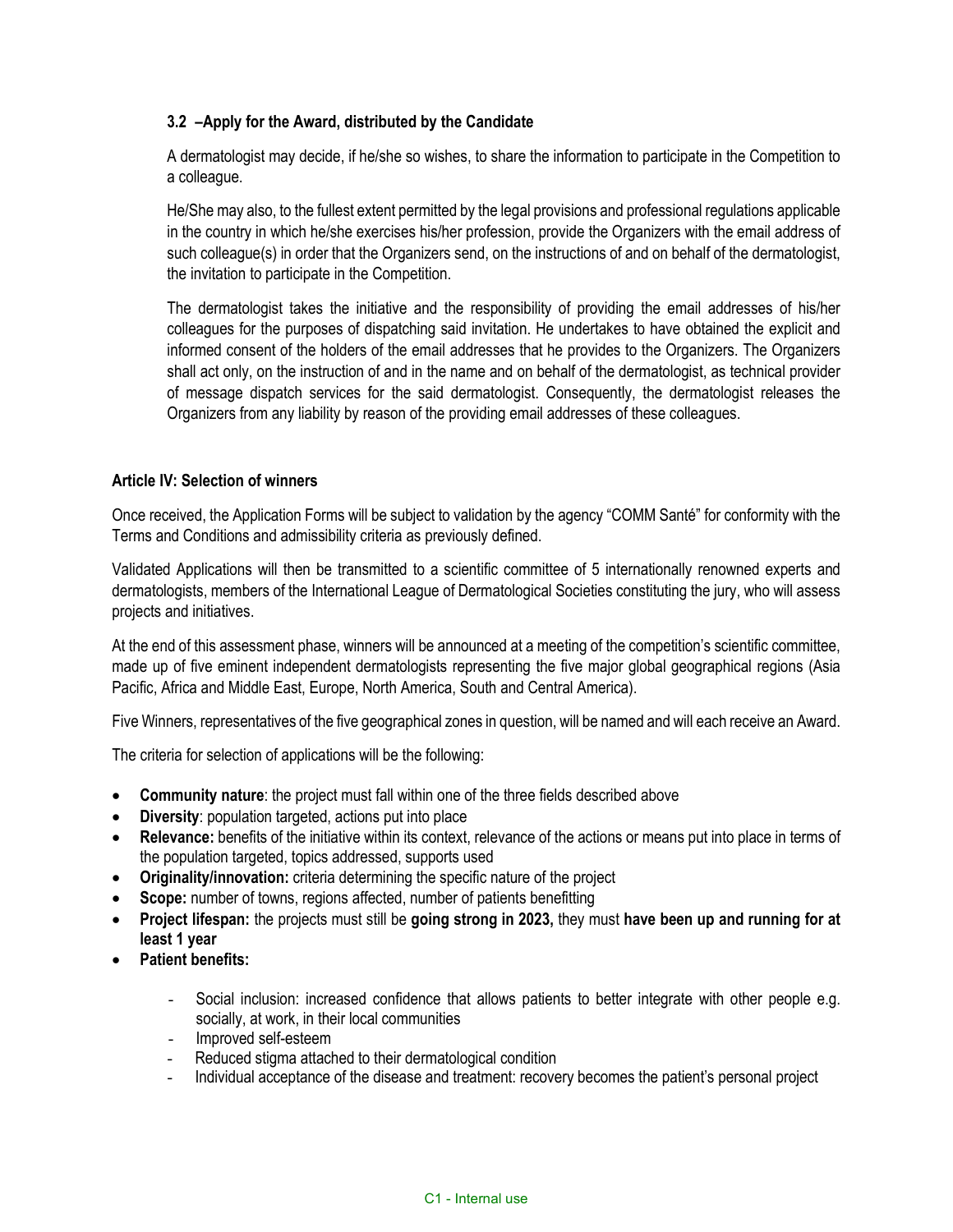- Patient well-being: improved physical and psychological well-being (quality of life) and attention to the comfort and state of mind of the patient
- Adherence to treatment: the patient is more inclined to follow therapeutic advice
- Education about their disease, promotion of good, healthy behavior
- Access to care (new patients being treated thanks to assistance of digital tools); coverage; surgery etc.

#### **Article V: Grants**

The following five prizes will be allocated during this Competition.

Each of the five winners will be attributed the following scientific and educational missions (hereinafter the "Missions"):

- Provide regular updates on their projects (e.g. photographs, videos, how the prize money has contributed to its continued development)
- The award-winning projects shall also be used in communications related to the awards (e.g. media communications, scientific journals, meetings, congresses and L'Oréal corporate communications) and promoting the role of the dermatologist in social responsibility
- Share their experience with other doctors during the course of scientific conferences and meetings in the run up to the next Awards.

Moreover, the five winning projects will be invited to receive the L'Oréal Award during the **25th World Congress of Dermatology on Monday, July 3rd, 2023**.

The Missions will be confirmed within the framework of agreements concluded between the Winners and the Organizers and **€ 20,000** will be awarded to each Winner.

All additional expenses, in particular but not limited to, transfers from airport-domicile and domicile-airport, meals, personal expenses, shall be at the charge of the Winner.

Before the allocation of the prices by L'Oréal, each Winner shall transmit to L'Oréal a certificate of tax residence.

Each Winner is liable of any tax declaration and payment that the allocated price will lead to in its own country.

#### **Article VI: Awards**

Winners will be informed by email by the Organizers; details for claiming the Prizes and attribution of Missions to be awarded by the winning doctors will be contained in the message.

Awards shall not be subject to appeal. In case of force majeure, the Organizers reserve the right to substitute Missions of the same nature for those Missions detailed in 'Article V' hereinabove. The winners hereby authorize verification of their identities and addresses. Any inaccurate identity or address information from the Winner(s) will render their participation in the Competition null and void and, where applicable, give rise to repayment of any sums received for the Missions detailed in 'Article V' hereinabove.

#### **Article VII: Communication and promotion of winners**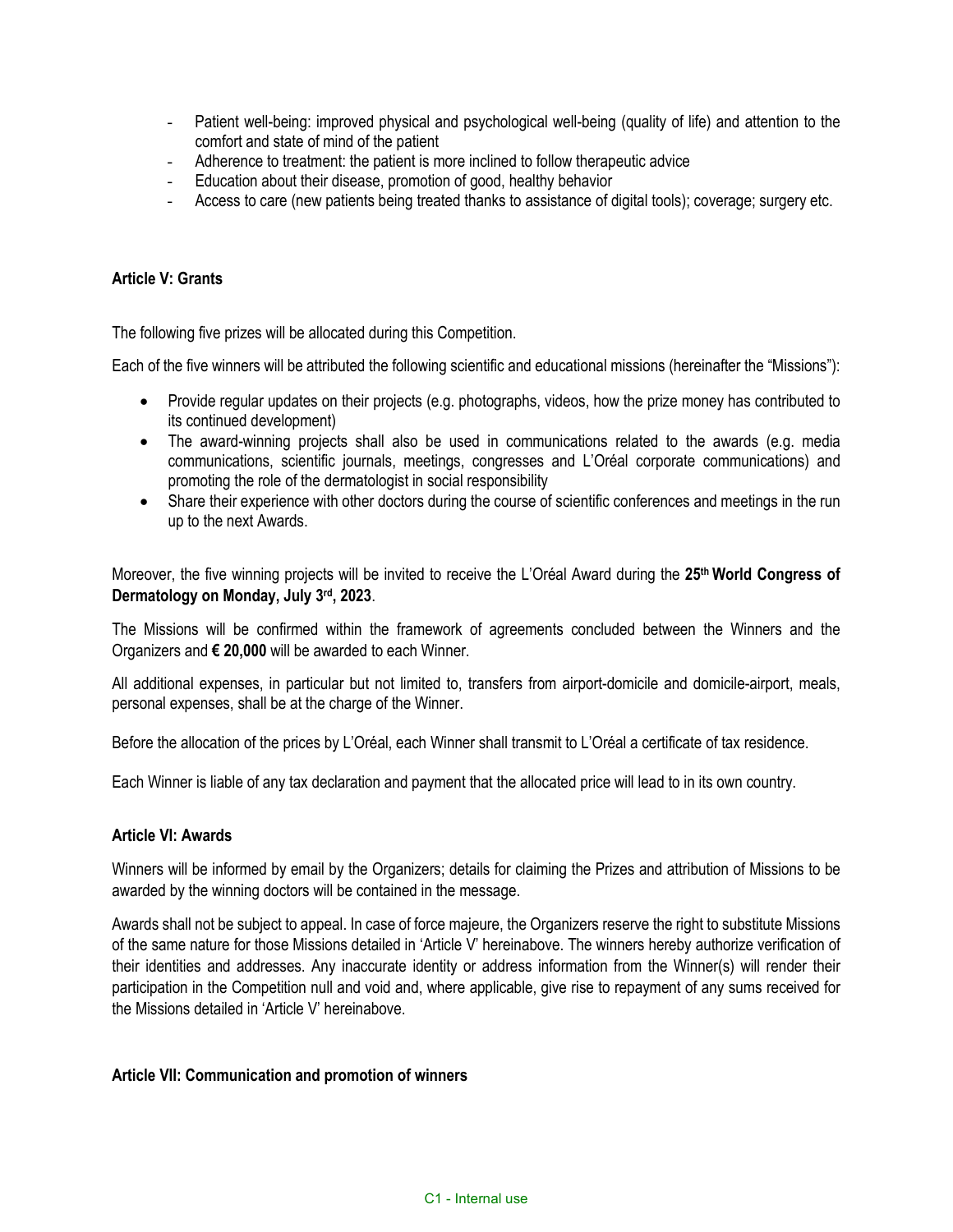By accepting their Missions, the Winners grant the Organizers the right to use (including the rights of reproduction, representation and adaptation) their surname, name, country and place of residence, their voice, image or any other representation of their personality traits as well as all comments, opinion, interviews, writing and more generally all text that the winners have realized, on all supports (such as in particular on posters or brochures, newspapers or magazines), electronic supports (such as in particular the internet or any mobile storage support) or television or video (terrestrial, cable, satellite or internet, and on all magnetic media such as DVD, Blu-Ray Disc, HD-DVD) for the purposes of communication and promotion of the Competition and for all internal and/or external communication purposes, including institutional and/or corporate communication (including L'Oréal Group Annual or Activity Report as well as the L'Oréal Group's French and/or foreign subsidiaries' activity reports, for a period of 5 years, in the entire world).

### **Article VIII: Intellectual property rights**

Images used on internet sites relaying the Competition, representative objects, trademarks and trading names, graphic and computer-generated elements and the database making up these sites, are the exclusive property of their respective holders and shall not be extracted, reproduced or used without the written authorization of the Organizers, under pain of civil and/or criminal proceedings.

Any similarity of Competition elements with other existing competition elements is purely accidental and the Organizers or their service providers shall not be held liable therefor.

The Candidate confirms that he/she is the author of all contents (hereinafter the "Content(s)") submitted within the scope of the Competition and guarantees that he/she is at the origin of all information, projects and contributions presented in the application.

To this end, the Candidate shall be responsible for obtaining the permission of third parties who have, directly or indirectly, participated in the production of any Content used, and/or who deem to have any legally protected rights whatsoever (such as intellectual property rights and/or image rights). He shall be responsible for the payment of any sums that may be due thereunder. The Candidate guarantees the Organizers of the Competition from any claim, action or complaint that may be made, under any form whatsoever, by any third party upon exercise of the authorizations granted within the present and more generally under all other guarantees and undertakings provided or made under the present Terms and Conditions. The Candidate agrees that the Organizer affiliates will not be held liable in case of claims made by a third party by fact of an attack on their rights (such as intellectual property rights and/or image rights), of any nature whatsoever.

By participating in the Competition each Candidate accepts to grant to the Organizer affiliates all patrimonial rights over any Content presented in the application form or carried out within the scope of the Missions given to the winners. This includes the right to use, reproduce, distribute, represent, modify, adapt, produce any derivative works, operate or use for non-commercial purposes all Contents in whole or in part in any support (such as in particular on posters or brochures, newspapers or magazines), electronic support (such as the internet or any mobile storage support) or television or video (terrestrial, cable, satellite or internet, and on all magnetic media such as DVD, Blu-Ray Disc, HD-DVD).

This right is irrevocably granted free-of-charge, worldwide, and for a period of 5 years.

#### **Article IX: Data protection**

Personal data collected from the application form is mandatory. If the Candidate fails to complete the required fields on the application form the Organizers will reject the application.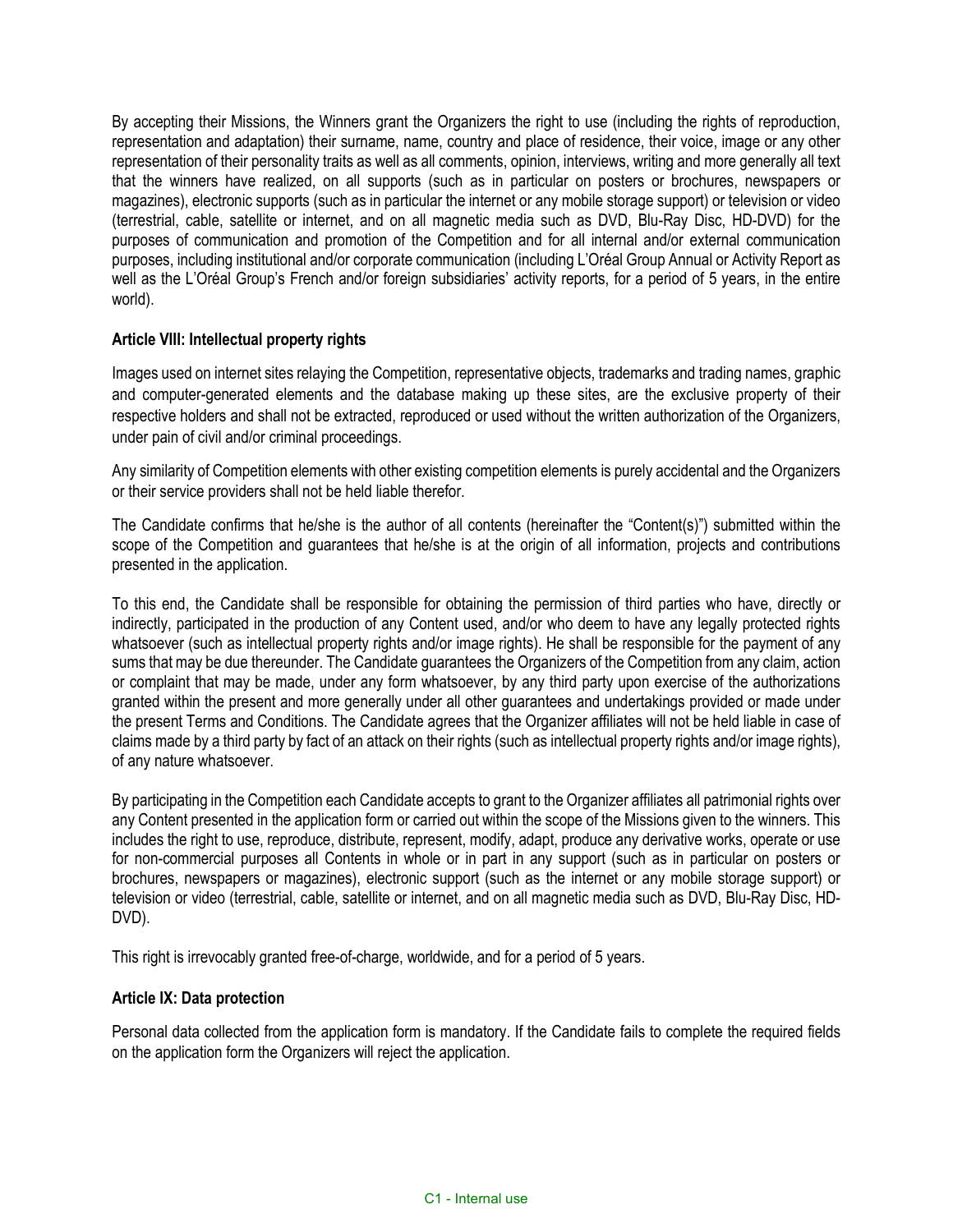This data is for use by the Organizers, for the sole purposes of participation in the Competition, management of winners, attribution of the Award and to meet legal and regulatory requirements. It may be communicated to service providers and sub-contractors to carry out any work on its behalf within the scope of the Competition.

It shall be stored only for the duration of the Competition for the purposes of the Competition and shall not be used for the purposes of commercial marketing. It shall not be sold, exchanged, or assigned to third parties in any way whatsoever.

Candidates enjoy the right to access, oppose, rectify or remove data concerning them upon written request to the Competition address as set out in 'Article XV' of the present Terms and Conditions.

Any Candidates exercising their right to delete their data prior to the end of the Competition shall be deemed to have waived and withdrawn their participation.

#### **Article X: Applicable law and jurisdiction**

Participation in the Competition implies unreserved acceptance of the present Terms and Conditions and all its provisions, as well as applicable law and regulations and in particular the currently applicable competition provisions.

Please use the contact us form on the website for any questions: https://www.inspireskinconfidence.com/

It is agreed that the information arising from the competition system of the Organizers and/or the Service Provider will have probative value in case of dispute.

Prior to any claim in justice, in association with or concerning the present Terms and Conditions, (application or interpretation thereof) the Candidates undertake to attempt an amicable resolution with the Organizers.

These Terms and Conditions are governed by French law and all disputes arising from the present, that cannot be resolved amicably, will be subject to the exclusive jurisdiction of the competent French courts.

#### **Article XI: Deposit of Terms and Conditions**

The Terms and Conditions have been deposited with SCP SIMONIN-LE MAREC-GUERRIER Huissiers de Justice Associés 54 rue Taitbout 75009 PARIS

Terms and Conditions will be addressed by email to all persons sending a written request to the Organizers, before the Competition closing date, to the electronic address set out in 'Article XV' of the present Terms and Conditions.

The complete Terms and Conditions can also be consulted online on the following internet site:

<https://www.inspireskinconfidence.com/>

#### **Article XII: Changes to the Terms and Conditions**

The Terms and Conditions can be altered at any time in the form of an amendment by the Organizers. The amendment shall be published on the sites carrying the Competition Terms and Conditions.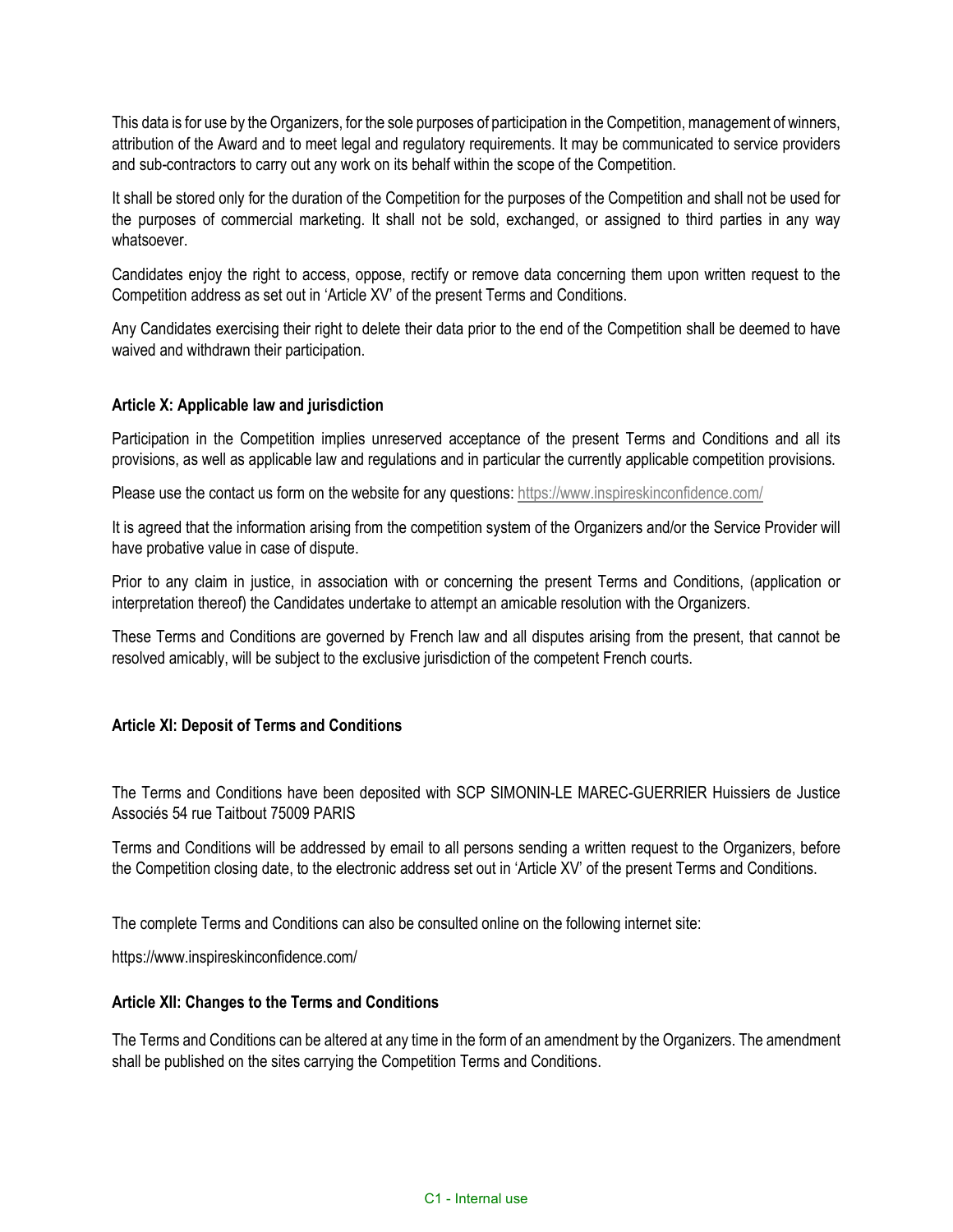The amendment shall take effect from the date of publication online and all Candidates shall be deemed to have accepted such amendment by fact of taking part in the Competition, with effect from the date at which the modification becomes applicable. Any Candidate refusing to accept said modification(s) shall cease to take part in the Competition.

#### **Article XIII: Reimbursement of costs of participation**

The Competition not relying in any way on chance, it is expressly agreed that all costs of participation (in particular, but not purporting to be an exhaustive list, costs of connection to a messaging service to send the application form and related documents, request for a copy of the Terms and Conditions…) remain at the charge of the Candidate.

#### **Article XIV: Liability**

The Organizers and the company "COMM Santé" – (hereinafter referred to as the 'Service Provider') decline all responsibility, direct or indirect, in case of misuse associated with the use of the computer, internet access, maintenance or malfunction of messaging services, telephone lines or any other technical connection, as well as in case of dispatch of application form to an erroneous or incomplete electronic address.

Each Candidate must take all necessary steps to protect his/her own data and/or software stored on his/her computer equipment against attacks. The connection of any person to the sites relaying the Competition and the participation of the Candidates to the Competition is at their own risk. The Organizers and the Service Provider shall not be held responsible for fraudulent use of connection rights or Prize, except where it can be demonstrated that there has been gross negligence on the part of the Organizers or the Service Provider. The Organizers reserve the right to disqualify any Candidate who alters the application procedure of the Competition and cancel, cut short, modify, postpone, extend or suspend the Competition, in case of force majeure that affects the administration, safety, equity, integrity or smooth running of the Competition.

The Organizers and the Service Provider shall not under any circumstances be held responsible for such interruptions and their consequences. No indemnity shall be claimed to this end.

Moreover, the Organizers shall not be held liable in case of problems caused by delay or loss of electronic or other post (in particular concerning delays in dispatch application forms and grants).

The Organizers and the Service Provider shall not be held liable for malfunctions in the internet network, neither for delays, loss or damage caused by postal services or electronic messaging services.

Finally, the Organizers shall not be held liable for any incidents that may arise by fact of using or not using the attributed Award. To this end, as mentioned herein, the Candidate must ensure that legal provisions and professional rules of the country in which he exercises its activity does not prohibit him from taking part in the Competition and to carry out, where applicable, all necessary formalities with the competent authorities in the country in which he exercises its activity by virtue of the applicable legal provisions and professional regulations.

The Candidate undertakes to guarantee and indemnify the Organizers should they be held liable for violation of applicable legal provisions and professional regulations by the Candidate.

#### **Article XV: Competition addresses**

#### **15.1 – Competition postal address**

International Awards for Social Responsibility in Dermatology COMM Santé 32, Rue Eugène Olibet 33 400 Talence